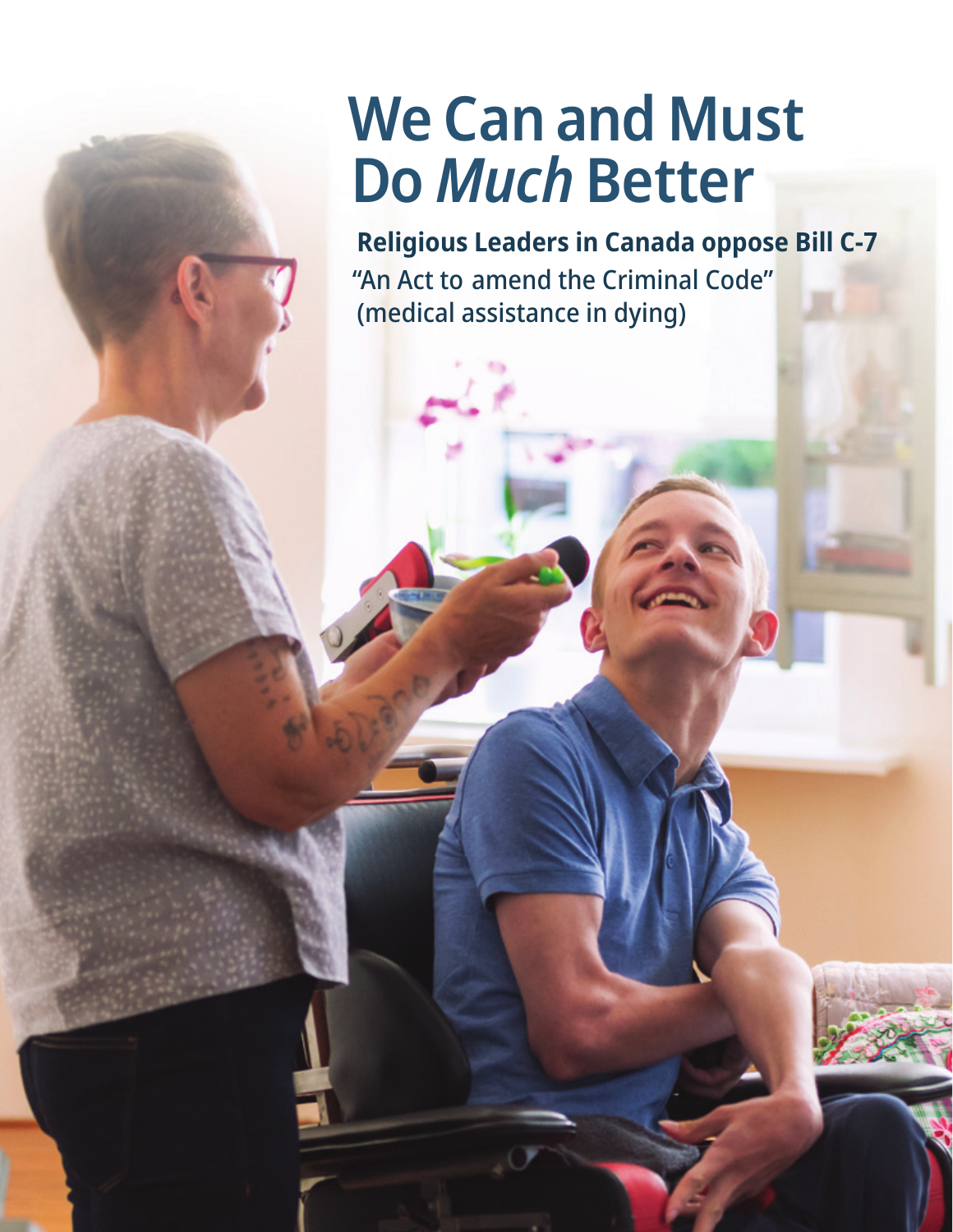*We are convinced that a robust palliative care system available to all Canadians is a much more effective response to suffering and to protecting the sacred dignity of the human person.*

#### **Open Letter to All Canadians**

We are obliged to express our strong concern and opposition to Bill C-7 which, among other things, expands access to euthanasia and assisted suicide to those who are not dying. It perplexes our collective minds that we have come so far as a society yet, at the same time, have so seriously regressed in the manner that we treat the weak, the ill, and the marginalized. We the undersigned remain inalterably opposed to

*It perplexes our collective minds that we have come so far as a society yet, at the same time, have so seriously regressed in the manner that we treat the weak, the ill, and the marginalized.*

euthanasia and assisted suicide, the intentional killing of human beings, euphemistically being called "Medical Assistance in Dying," (MAiD) but which is more accurately, and tragically, nothing less than murder, as was recognized by the Criminal Code of Canada prior to the passing of Bill C-14 in June 2016. 1

We, of course, have no desire to impose pain on the sick, nor do we wish that anyone suffer unduly. This is not our approach to illness and dying. We are convinced that a robust palliative care system available to all Canadians is a much more effective

response to suffering and to protecting the sacred dignity of the human person. Palliative care addresses pain in a loving and caring environment, wherein people go out of their way to offer comfort and solace. It makes everyone into a better person. Palliative care is a viable and life affirming alternative, which does not discriminate against any group and which gives expression to the ethics of caring and inclusion, hallmarks of Canadian values.

It is clear that the offerings of Bill C-7 will have harmful effects on persons with disabilities, as their representatives and organizations have made abundantly clear, and as [the United Nations Special Rapporteur](https://www.ohchr.org/EN/NewsEvents/Pages/DisplayNews.aspx?NewsID=24481&LangID=E)  [concluded on her visit to Canada](https://www.ohchr.org/EN/NewsEvents/Pages/DisplayNews.aspx?NewsID=24481&LangID=E). Offering euthanasia or assisted suicide to those living with a disability or chronic illness, but who are not dying, suggests that living with a disability or illness is a fate worse than death. This will create certain pressures to accept such lethal procedures, putting the lives of these Canadians at greater risk in what is now a new regime that sees certain lives can be ended.

*We the undersigned remain inalterably opposed to euthanasia and assisted suicide, the intentional killing of human beings, euphemistically being called "Medical Assistance in Dying," but which is more accurately, and tragically, nothing less than murder, as was recognized by the Criminal Code of Canada prior to the passing of Bill C-14 in June 2016.1*

<sup>&</sup>lt;sup>1</sup> Prior to the exemptions of Bill C-14, medical practitioners and nurse practitioners in Canada, would have been charged criminally with "culpable homicide" if they "intentionally cause the death of another person, even if they consent to die (section 14 of the Criminal Code)." Likewise, prior to Bill C-14, it was a criminal offence for anyone to "assist a person to die by suicide, whether or not suicide ensues (paragraph 241(b) of the Criminal Code)." Cf.<https://www.justice.gc.ca/eng/rp-pr/other-autre/ad-am/p2.html>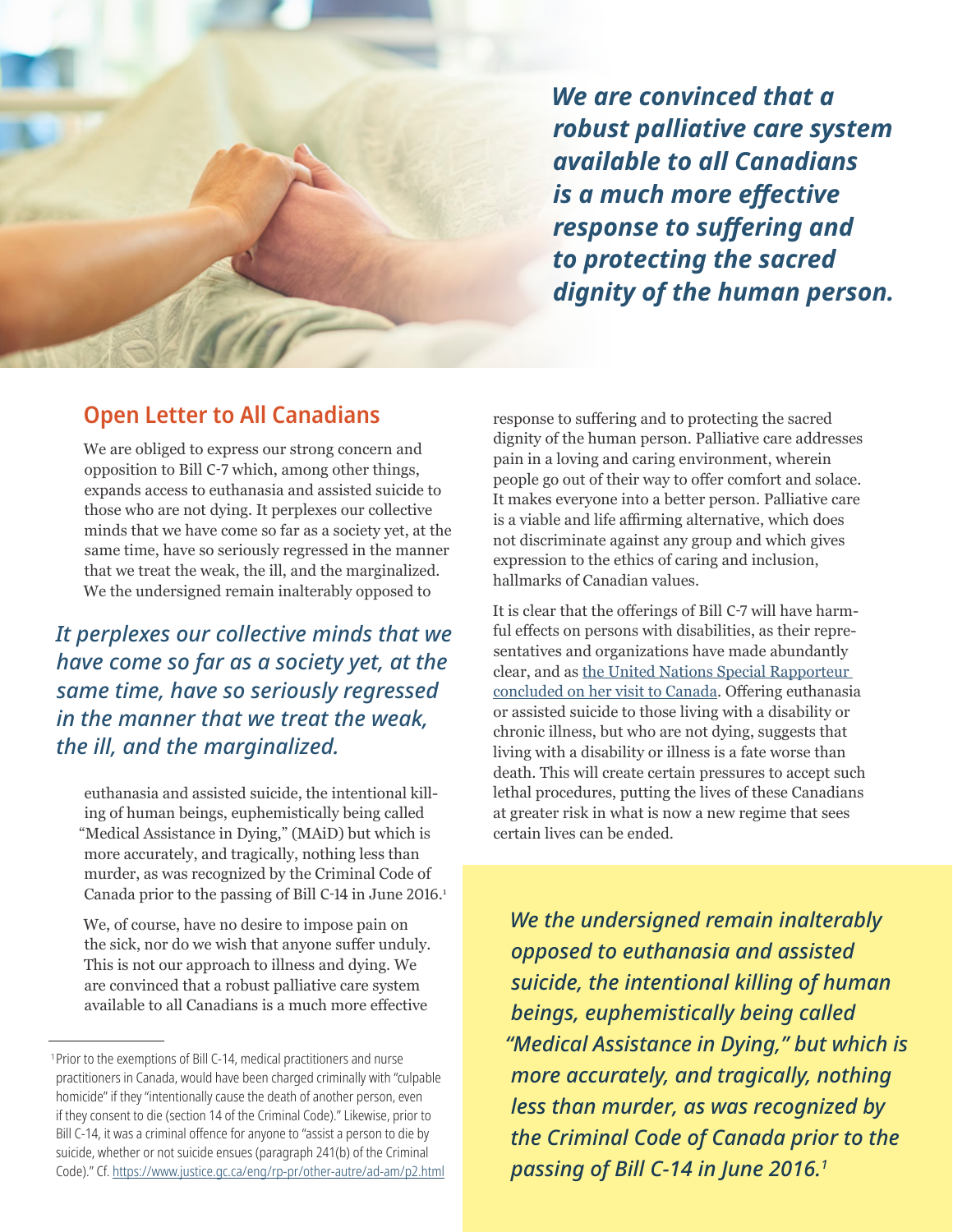*With our world-renowned health care system now endorsing euthanasia as a "solution" to human suffering, we will be undermining the creativity and resolve that is needed to confront some of the most complex cases of care.*

Soon, the Federal Government will be contemplating the expansion of euthanasia to "mature minors" and to those whose sole medical condition is mental illness. With our world-renowned health care system now endorsing euthanasia as a "solution" to human suffering, we will be undermining the creativity and resolve that is needed to confront some of the most complex cases of care. We are, in effect, imposing the intentional taking of human life as a solution to human suffering. This is not just deeply troubling; it is unacceptable for a civilized society. The course on which we have embarked has resulted in the perverse reality that doctors and other health-care professionals who, on basic religious or ethical principle, refuse to administer a lethal injection could be subject to sanctions, even to the point of losing their license. How precipitous a fall we have made into a moral abyss. This is not what we, as Canadians, have in mind when thinking of ourselves as a caring, compassionate and inclusive society.

Instead, we must embrace those who suffer, and offer exceptional care to those who are confronting illness



and death; to deploy our expertise and resources in confronting complex cases of care, rather than choosing lethal procedures that are incompatible with the dignity of both the patient and the health-care professional. Palliative care administered with unwavering compassion, generosity and skill expresses the best of who we are. Rather than withdrawing from those who are not far from leaving us, we must embrace them even more tightly, helping them to find meaning up to the last moments of life. This is how we build compassionate communities.

*We must embrace those who suffer, and offer exceptional care to those who are confronting illness and death... Palliative care administered with unwavering compassion, generosity and skill expresses the best of who we are.*

*Rather than withdrawing from those who are not far from leaving us, we must embrace them even more tightly, helping them to find meaning up to the last moments of life. This is how we build compassionate communities.*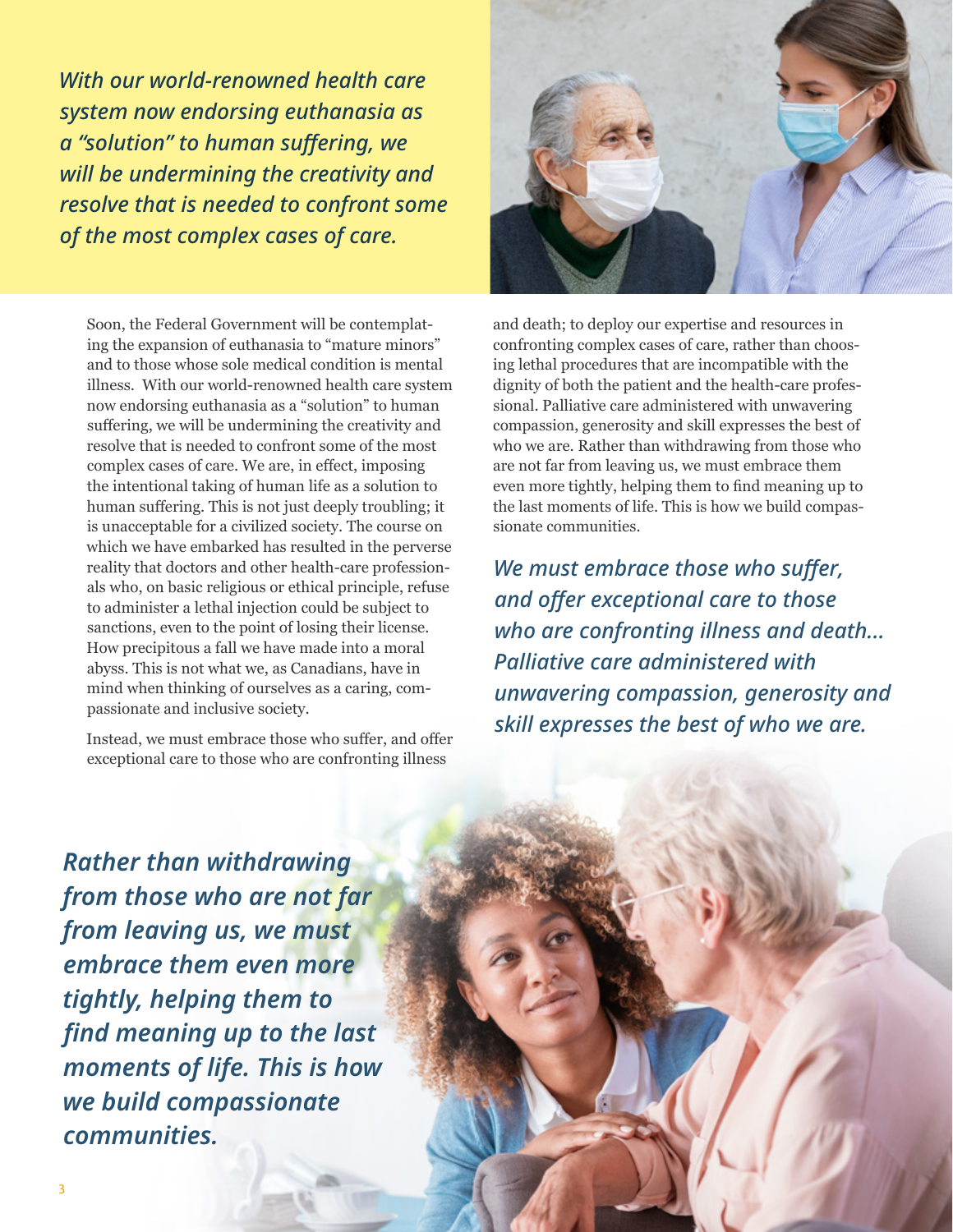*In the presence of human pain, suffering and loneliness, we need to respond as a society with profound solidarity and extraordinary care. It is via the deep acknowledgement of the beauty and dignity of human life, lived and experienced as a gift, filled with meaning and love, that we can come to the aid of the most vulnerable among us.*

As Canadians, we can and must do better. It is our firm belief that to avoid moving too quickly toward a reality that has serious and long-lasting repercussions, we need to press hard on the pause button, and take serious stock of the impact of MAiD. As religious leaders in Canada, we provide this moral vision through the

#### *We urge a more complete consultation with all Canadians on this grave matter.*

living memories of our respective traditions which stem from thousands of years across continents and cultures. We do not claim to have the technical solutions to all these complex problems; however, our duty is to witness to the lessons about the human spirit, the



inestimable value and meaning of life, and the equal dignity of all learned through the crucible of history and through our extensive experiences of being at the bedside of the sick and dying. A society suffering from moral amnesia is perilously vulnerable to repeating the painful mistakes of the past. Let us not forget what is most becoming and appropriate to human dignity.

We urge a more complete consultation with all Canadians on this grave matter. In the presence of human pain, suffering and loneliness, we need to respond as

> a society with profound solidarity and extraordinary care. It is via the deep acknowledgement of the beauty and dignity of human life, lived and experienced as a gift, filled with meaning and

love, that we can come to the aid of the most vulnerable among us. This is a defining moment for Canada. Let us take this moment with careful and complete deliberation, so we can become/be a society of care, compassion and inclusion for all.  $\otimes$ 

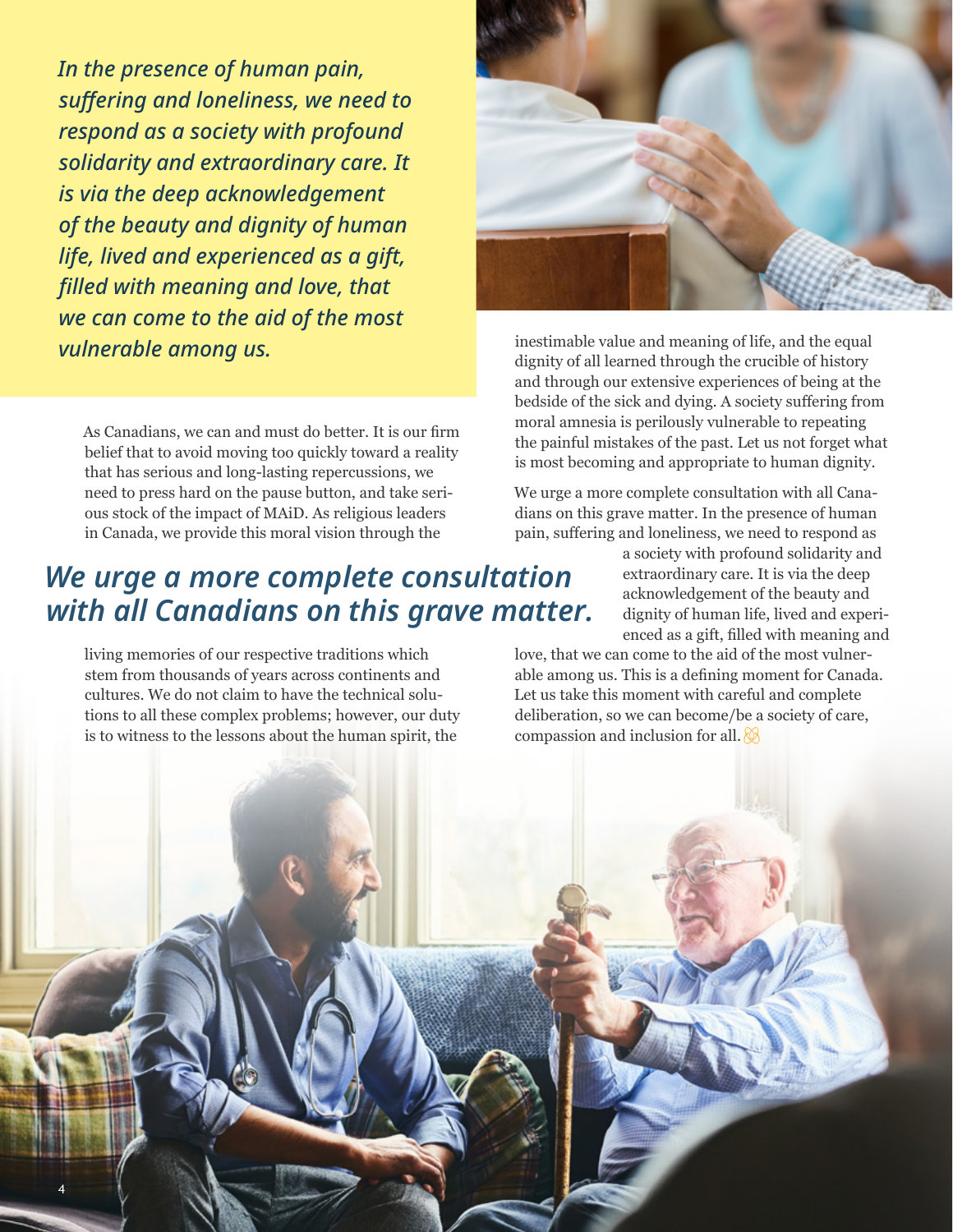#### **Signatories**

Rev. Bill Allan

**Rev. Bill Allan** President Associated Gospel Churches of Canada

Dr. Rob Blackaby

**Dr. Rob Blackaby** President Canadian Southern Baptist Seminary & College

Rabbi Dr. Reuven P. Bulka, CM, Ph.D

**Rabbi Dr. Reuven P. Bulka, CM, Ph.D** Rabbi Emeritus and spiritual leader Congregation Machzikei Hadas, Ottawa

Kim Cairns

**Kim Cairns** President Peace River Bible Institute

Elder Michel J. Carter

**Elder Michel J. Carter** Area Seventy, National Public Affairs The Church of Jesus Christ of Latter-day Saints

Bruce J. Clemenger

**Bruce J. Clemenger** President The Evangelical Fellowship of Canada

David Di Staulo

**David Di Staulo** General Superintendent Canadian Assemblies of God

Tim Dyck

**Tim Dyck** Executive Director Evangelical Mennonite Conference

Dr. Stephen Elliott

**Dr. Stephen Elliott**  National Superintendent The Wesleyan Church of Canada

Steve Falkiner

**Steve Falkiner** President Foursquare Gospel Church of Canada

Rev. Dr. Ian Fitzpatrick

**Rev. Dr. Ian Fitzpatrick** National Director Church of the Nazarene Canada

Brenda Frost

**Brenda Frost** Administrative Coordinator Eston College

Rabbi Baruch Frydman-Kohl

**Rabbi Baruch Frydman-Kohl** Rabbi Emeritus Beth Tzedec Congregation Vice Chair Canadian Rabbinic Caucus

The Most Rev. Richard Gagnon

**The Most Rev. Richard Gagnon** Archbishop of Winnipeg President Canadian Conference of Catholic Bishops

Dr. Jeff P. Greenman

**Dr. Jeff P. Greenman** President Regent College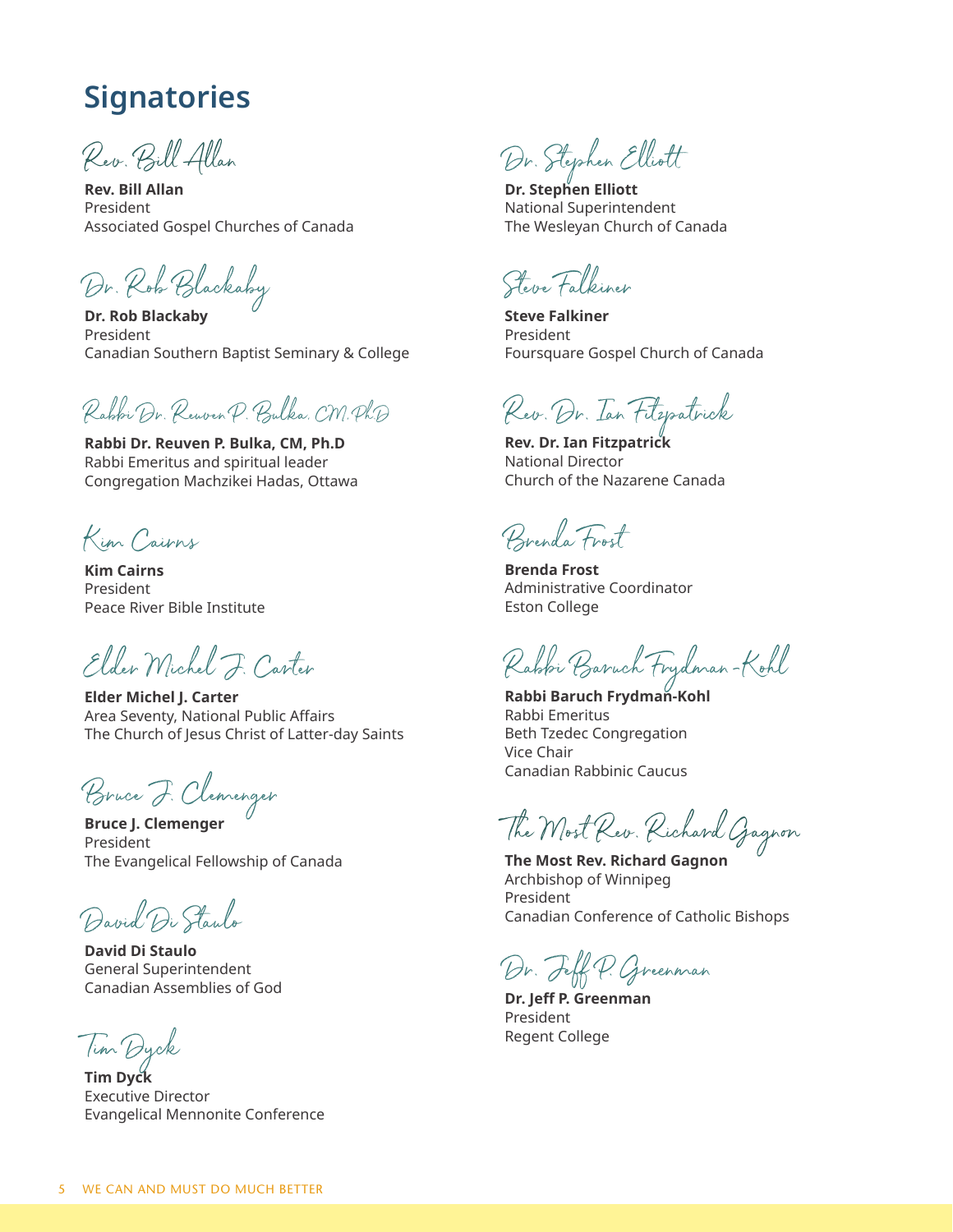## **Signatories (continued)**

Rabbi Jarrod Grover

**Rabbi Jarrod Grover** Beth Tikvah Synagogue in Toronto & President of the Ontario Rabbinical Assembly

Rabbi Dr. Geoffrey Haber, BA, BA, MA, DMin, DD (Hon.)

**Rabbi Dr. Geoffrey Haber, BA, BA, MA, DMin, DD (Hon.)** Baycrest Health Sciences

Rev. Dr. Eric R. Hallett

**Rev. Dr. Eric R. Hallett** District Superintendent Central Canada District of the Wesleyan Church

Rev. David Hearn

**Rev. David Hearn** President The Christian and Missionary Alliance in Canada

Farhan Iqbal

**Farhan Iqbal** Missionary Ahmadiyya Muslim Jama'at Canada

The Most Rev. Shane B. Janzen

**The Most Rev. Shane B. Janzen** Archbishop The Anglican Catholic Church of Canada

Rev. Steven Jones

**Rev. Steven Jones** President The Fellowship of Evangelical Baptist Churches in Canada

Dr. David P. Lavigne

**Dr. David P. Lavigne** Bishop The Evangelical Christian Church in Canada

The Right Rev. Brian K. Magnus

**The Right Rev. Brian K. Magnus** Bishop The United Brethren Church in Canada

Rev. Tim McCoy

**Rev. Tim McCoy** Executive Minister Canadian Baptists of Ontario and Quebec

Rev. David McGrew

**Rev. David McGrew** President Canadian Fellowship of Churches and Ministers

Rev. Paul McPhail

**Rev. Paul McPhail** General Secretary Independent Assemblies of God International Canada

Rev. Wesley E. Mills

**Rev. Wesley E. Mills** President and National Director Apostolic Church of Pentecost of Canada, Inc.

Rev. Rob Ogilvie

**Rev. Rob Ogilvie** Executive Minister Canadian Baptists of Western Canada

Rev. Frank Patrick

**Rev. Frank Patrick** Pentecostal Assemblies of Canada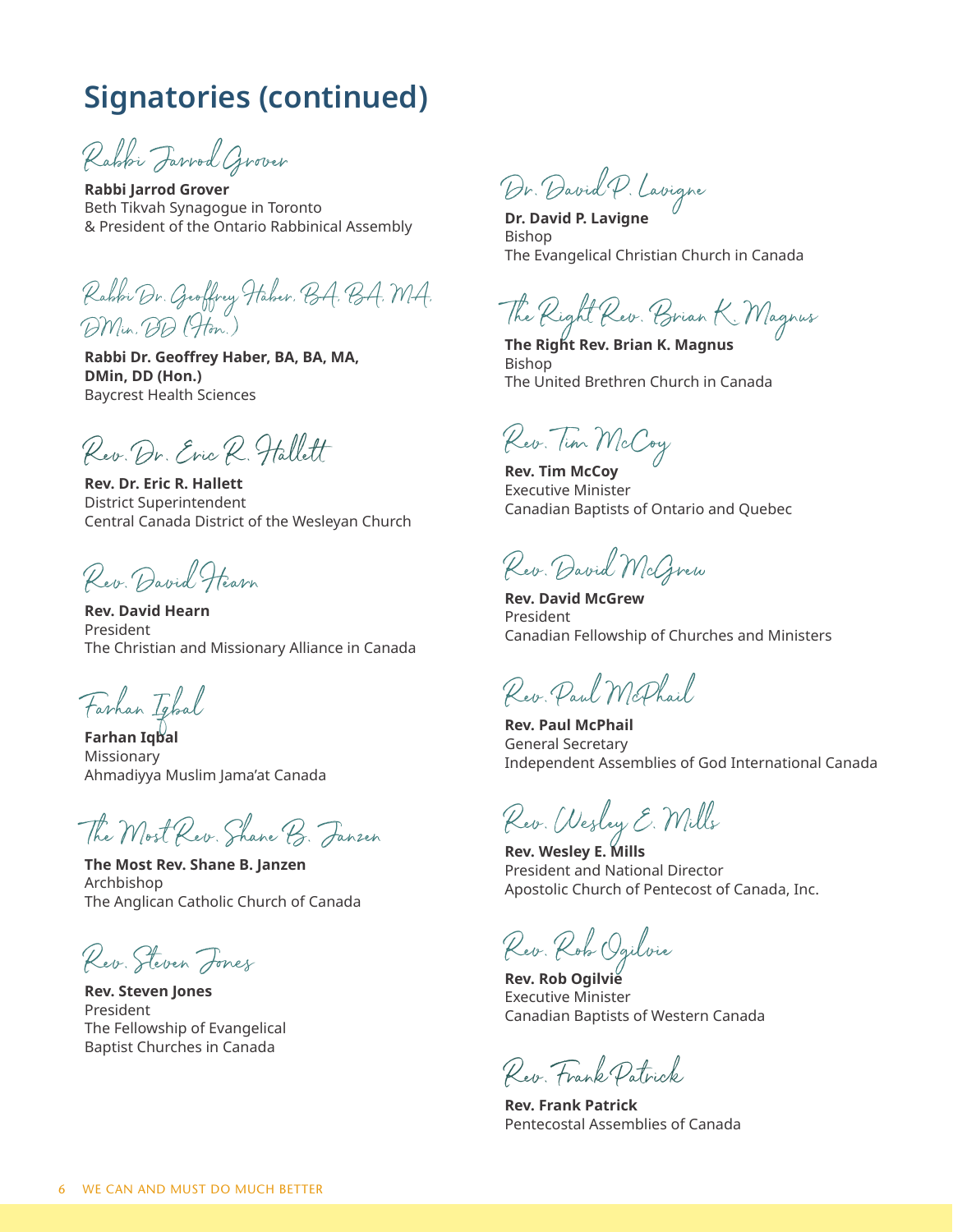### **Signatories (continued)**

Michael B. Pawelke

**Michael B. Pawelke** President Briercrest College and Seminary

Rev. John Pellowe, MBA, DMin

**Rev. John Pellowe, MBA, DMin** Chief Executive Officer Canadian Centre for Christian Charities

Mark Penninga, B.A., M.A.

**Mark Penninga, B.A., M.A.** Executive Director ARPA Canada

Rabbi Reuben Poupko

**Rabbi Reuben Poupko** Congregation Beth Israel Beth Aharon, Montreal Executive Member Canadian Rabbinic Caucus

Dr. Rick Reed

**Dr. Rick Reed** President Heritage College and Seminary

Imam Refaat Mohamed

**Imam Refaat Mohamed** President Canadian Council of Imams

Ingrid Reichard

**Ingrid Reichard** National Faith & Life Director Canadian Conference of Mennonite Brethren Churches

Rev. Dr. Peter Reid

**Rev. Dr. Peter Reid** Executive Minister Canadian Baptists of Atlantic Canada

Dr. Rob Reimer

**Dr. Rob Reimer** President Steinbach Bible College

Rev. David Rowley

**Rev. David Rowley** General Secretary The Union of French Baptist Churches in Canada

Pastor David Ruis

**Pastor David Ruis** National Director Vineyard Canada

Rev. David Schrader

**Rev. David Schrader** National Pastor Congregational Christian Churches in Canada

Kevin Schular

**Kevin Schular** Executive Director Baptist General Conference of Canada

André Schutten, HonB.A., LL.B., LL.M.

**André Schutten, HonB.A., LL.B., LL.M.** General Legal Counsel & Director of Law and Public Policy

Pastor Terry W. Snow

**Pastor Terry W. Snow** General Superintendent Pentecostal Assemblies of Newfoundland & Labrador